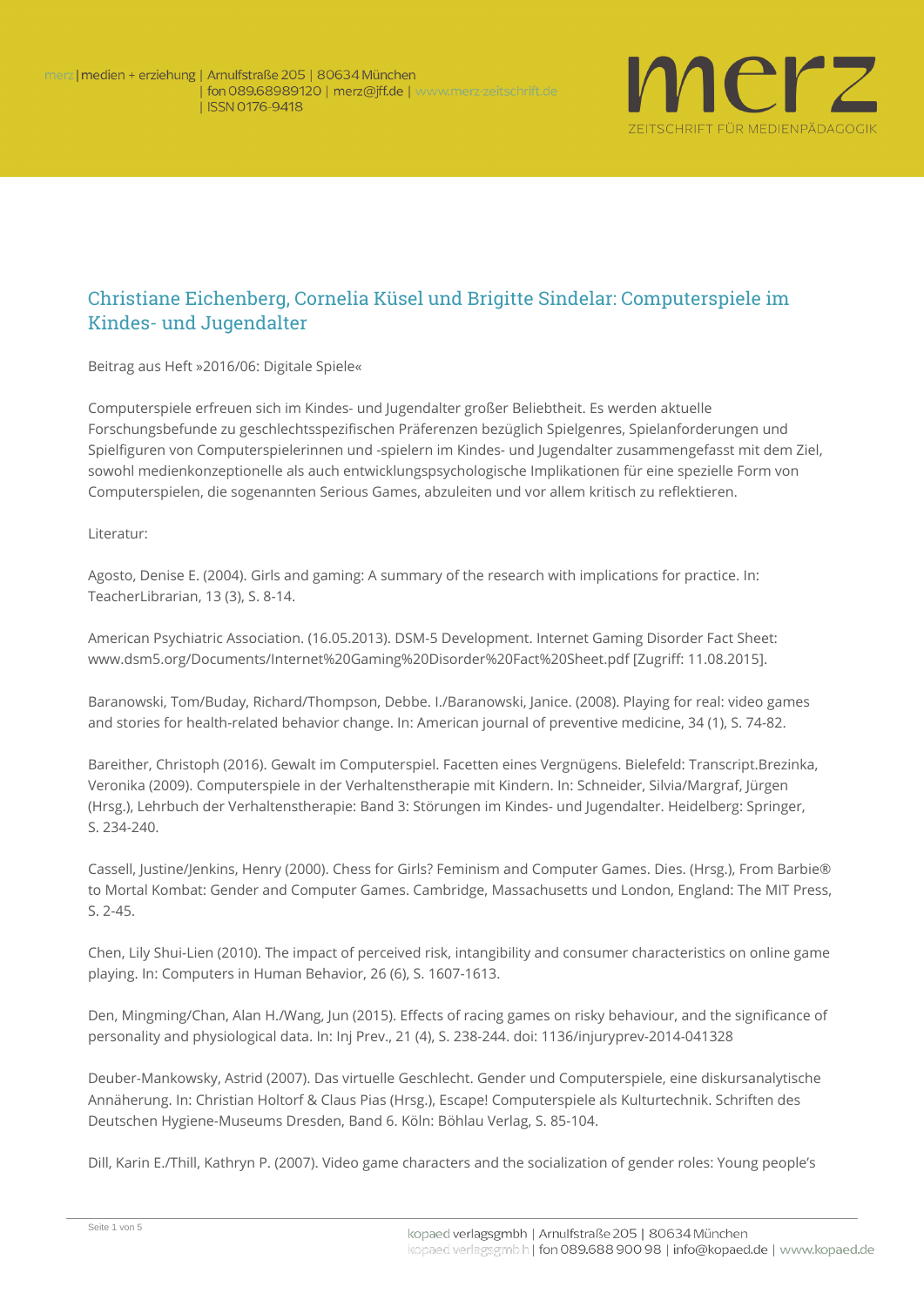

perceptions mirror sexist media depictions. In: Sex roles, 57 (11-12), S. 851-864.

Eichenberg, Christiane/Marx, Stefan (2014). Serious Games: Zum Einsatz und Nutzen in der Psychotherapie. In: Verhaltenstherapie & Psychosoziale Praxis, 4, S. 1007-1017.

Eichenberg, Christiane/Schott, Markus. (under review). Serious Games: Benefits and Application Areas for Psychotherapy and Psychosomatic Rehabilitation.Entertainment Software Association. (2016). Essential facts about the computer and video game industry. www.theesa.com/wp-content/uploads/2016/04/Essential-Facts-2016.pdf [Zugriff: 02. 06. 2016].

Feierabend, Sabine/Klingler, Walter (2003). KIM-Studie 2003. Baden-Baden: Medienpädagogischer Forschungsverband Südwest.Feierabend, Sabine/Plankenhorn, Theresa/Rathgeb, Thomas (2015a). JIM 2015. Jugend, Information, (Multi-) Media. Basisstudie zum Medienumfang 12- bis 19-Jähriger in Deutschland. Medienpädagogischer Forschungsverbund Südwest (mpfs). www.mpfs.de/fileadmin/JIM-pdf15/JIM\_2015.pdf [28.08.16].

Feierabend, Sabine, Plankenhorn, Theresa/Rathgeb, Thomas (2015b). KIM-Studie 2014. Kinder und Medien, Computer und Internet. Medienpädagogischer Forschungsverband Südwest (mpfs). www.mpfs.de/index.php?id=646 [Zugriff: 11. 09. 2015].

Feil, Christine, Decker, Regina/Gieger, Christoph (2004). Wie entdecken Kinder das Internet? Beobachtungen bei 5 bis 12-jährigen Kindern. Wiesbaden: VS Verlag für Sozialwissenschaften.

Fissler, Patrick, Kolassa, Iris,/Schrader, Claudia (2015). Educational games for brain health: Revealing their unexplored potential through a neurocognitive approach. In: Frontiers In Psychology, 6. <http://dx.doi.org/10.3389/fpsyg.2015.01056>

Fox, Jesse/Tang, Wai Y. (2014). Sexism in online video games: The role of conformity to masculine norms and social dominance orientation. In: Computers in Human Behavior, 33, S. 314-320. doi: 10.1016/j.chb.2013.07.014

Friedrich, Max H. (1999/2005). Irrgarten Pubertät. Elternängste. (3. Auflage). Wien: Ueberreuter.Friedrichs, Henrike, von Gross, Friederike, Herde, Katharina/Sander, Uwe (2014). Habitusformen von Eltern im Kontext der Computerspielnutzung. Medienimpulse, 3. www.medienimpulse.at/articles/view/685 [Zugriff: 11.09.2015].

Frölich, Jan/Lehmkuhl, Gerd (2012). Computer und Internet erobern die Kindheit: Vom normalen Spielverhalten bis zur Sucht und deren Behandlung. Stuttgart: Schattauer.Gerding, Ashton/Signorielli, Nancy (2014). Gender roles in tween television programming: A content analysis of two genres. In: Sex Roles, 70 (1-2), S. 43-56. doi: 10.1007/s11199-013-0330-z

Großegger, Beate (2007). elf/18, die Jugendstudie 2007. Wien: Institut für Jugendkulturforschung und BMGFJ (interner Bericht).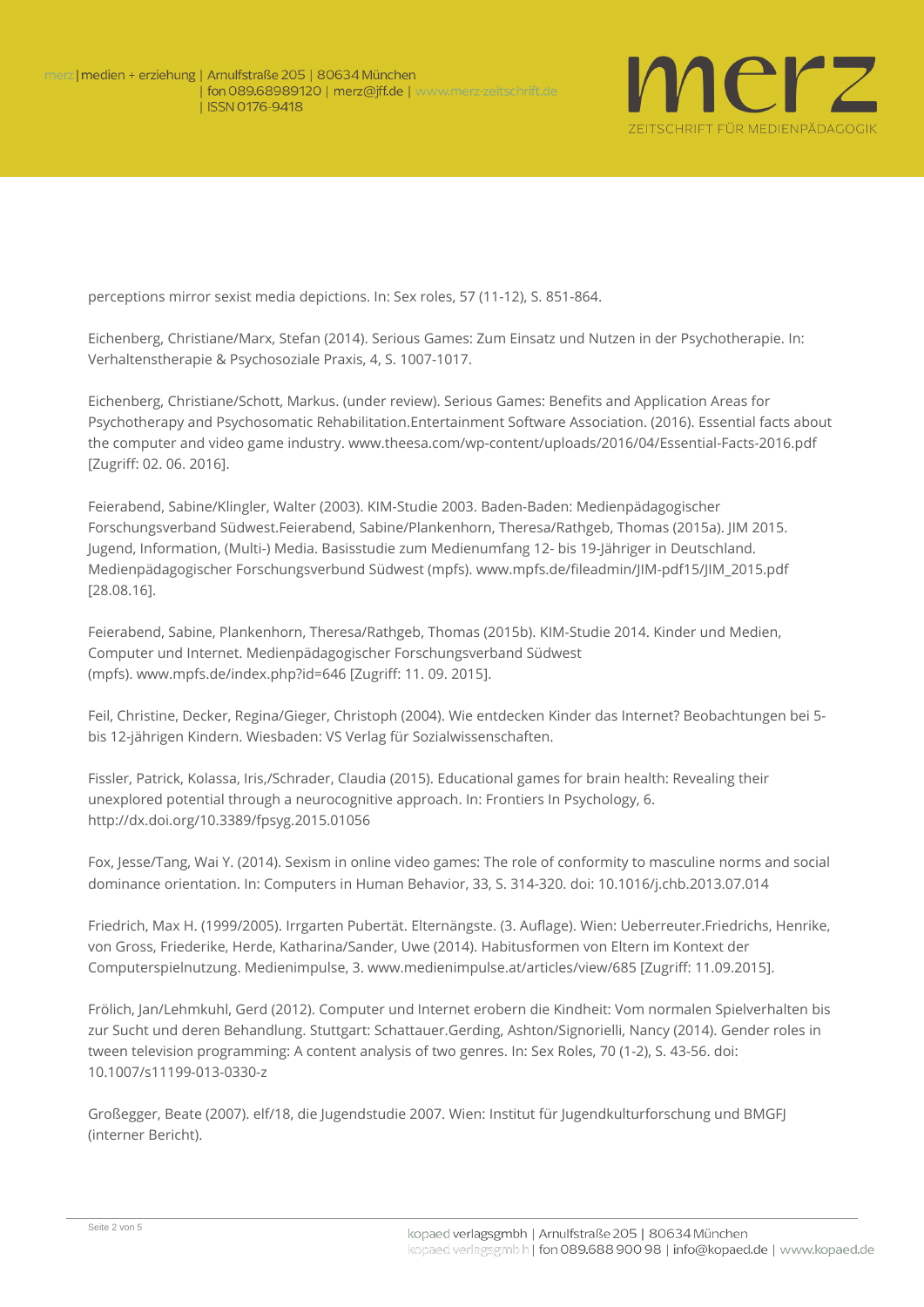

Hainey, Tom, Connolly, Thomas, Stansfield, Mark/Boyle, Elizabeth (2011). The differences in motivations of online game players and offline game players: A combined analysis of three studies at higher education level. In: Computers and Education, 57 (1), S. 2197-2211.

Hartmann, Tilo,/Klimmt, Christoph (2006). Gender and computer games: Exploring females' dislikes. In: Journal of Computer-Mediated Communication, 11 (4), S. 910-931. doi: 10.1111/j.1083-6101.2006.00301.x

Heeter, Carrie/Winn. Bryan (2008). Gender-Identity, Play-Style, and the Design of Games for Classroom-Learning. In: Kafai, Yasmin B./Heeter, Carrie/Denner Jill/Sun, Jennifer Y (Hrsg.). Beyond Barbie® and Mortal Kombat. New Perspectives on Gender and Gaming. Massachusetts: MIT, S. 281-300.

Hou, Huei-Tse (2012). Exploring the behavioral patterns of learners in an educational massively multiple online roleplaying game. In: Computers and Education, 58 (4), S. 1225-1233.

Iqbal, Ahmer, Kankaanranta, Marja/Neittaanmäki, Pekka (2010). Experiences and motivations of the young for participation in virtual worlds. In: Procedia – Social and Behavioral Sciences, 2 (2), S. 3190-3197.

Jenson, Jennifer/de Castell, Suzanne Online Games, Gender and Feminism. In: R. Mansell, Robin/Ang, Peng H. (Hrsg.) (2015), The International Encyclopedia of Digital Communication and Society. The Wiley Blackwell-ICA international encyclopedias of communication. Chichester (UK): Wiley Blackwell, S. 806-810. doi: 10.1002/9781118767771.wbiedcs116

Jenson, Jennifer, Fisher, Simon/de Castell, Suzanne (2011). Disrupting the Gender Order: Leveling Up and Claiming Space in an After-School Video Game Club. In: International Journal of Gender, Science and Technology, 3 (1), S. 148-169.

Jenson, Jennifer/de Castell, Suzanne/Fisher, Simon (Hrsg.). (2007). Girls playing games: Rethinking stereotypes. Toronto, Canada: ACM.

Kafai, Yasmin B., Heeter, Carrie, Denner, Jill/Sun, Jennifer Y. (Hrsg.) (2008a). Beyond Barbie® and Mortal Kombat. New Perspectives on Gender and Gaming. Massachusetts: MIT.

Kafai, Yasmin B., Heeter, Carrie, Denner, Jill/Sun, Jennifer Y. (2008b). Preface: Pink, Purple, Casual, or Mainstream Games: Moving Beyond the Gender Divide. In: Y.B. Kafai, C. Heeter, J. Denner & J.Y. Sun (Hrsg.), Beyond Barbie® and Mortal Kombat. New Perspectives on Gender and Gaming. Massachusetts: MIT, S. xii-xxv.

Lemmens, Jeroen S./Hendriks Stefan J.F. (2016). Addictive Online Games: Examining the Relationship Between Game Genres and Internet Gaming Disorder. In: Cyberpsychology, Behavior, and Social Networking, 19 (4), S. 270-276.doi:10.1089/cyber.2015.0415.

Louise, Foley/Jiang, Yannan/Mhurchu, Cliona N/Jull, Andrew/Prapavessis, Harry/Rodgers, Anthony/Maddison, Ralph (2014). The effect of active video games by ethnicity, sex and fitness: subgroup analysis from a randomised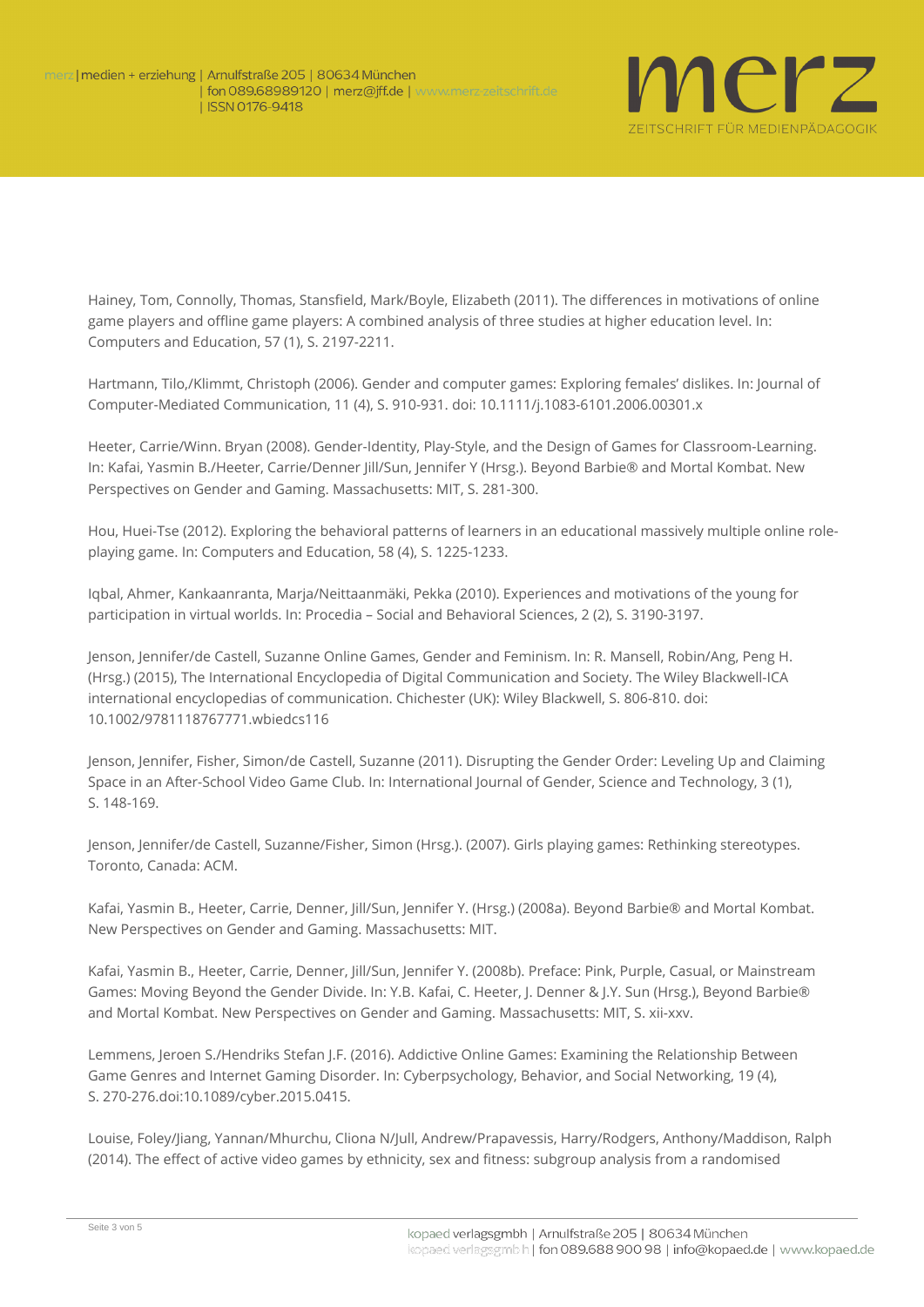

controlled trial. In: Int J Behave Nutr Phys Act., S. 11-46. doi: 10.1186/1479-5868-11-46

Meder, Norbert/Vollmer, Natalie (2000). Bildschirmspiele aus Sicht von Kindern. In: J. Fromme, N. Meder & N. Vollmer (Hrsg.), Computerspiele in der Kinderkultur. Opladen: Leske und Budrich, S. 73-127.

Miller, Monika K./Summers, Alicia (2007). Gender differences in video game characters' roles, appearances, and attire as portrayed in video game magazines. In: Sex roles, 57 (9-10), S. 733-742.

Phan, Mikki H./Jardina, Jo R./Hoyle, Sloane/Chaparro, Barbara S. (2012). Examining the Role of Gender in Video Game Usage, Preference, and Behaviour. In: Proceedings of the Human Factors and Ergonomics Society 2012 Annual Meeting 2012, S. 1496-1500.

Poels, Karolien/De Cock, Nele/Malliet, Steven (2012). The female player does not exist: Gender identity relates to differences in player motivations and play styles. In: Cyberpsychology, Behavior, and Social Networking, 15 (11), S. 634-638. doi: 10.1089/cyber.2012.0164

Quaiser-Pohl, Claudia/Geiser, Christian/Lehmann, Wolfgang (2005). The relationship between computer-game preference, gender, and mental-rotation ability. In: Personality and Individual Differences, 40 (3), S. 609-619.

Rehbein, Florian/Mößle, Thomas (2013). Video game and Internet addiction: Is there a need for differentiation? In: Sucht – Zeitschrift für Wissenschaft und Praxis/Journal of Addiction Research and Practice, 59 (3), S. 129-142. 10. doi:1024/0939-5911.a000245.

Resch, Franz/Parzer, Peter/Brunner, Romuald G. (1999). Entwicklungspsychopathologie des Kindes- und Jugendalters. Weinheim: Beltz.

Riemer, Valentin/Schrader, Claudia (2015). Learning with quizzes, simulations, and adventures: Students' attitudes, perceptions and intentions to learn with different types of serious games. In: Computers & Education, 88, S. 160-168. doi: 10.1016/j.compedu.2015.05.003

Rehbein, Florian/Kliem, Sören/Baier, Dirk/Mößle, Thomas/Petry, Nancy M. (2015). Prevalence of internet gaming disorder in German adolescents: diagnostic contribution of the nine DSM-5 criteria in a state-wide representative sample. In: Addiction, 110 (5), S. 842-851. doi: 10.1111/add.12849

Scharkow, Michael/Festl, Ruth/Vogelsang, Jens/Quandt, Thorsten (2015). Beyond the "core-gamer": Genre preferences and gratifications in computer games. In: Computers in Human Behavior, 44, S. 293-298. doi: 10.1016/j.chb.2014.11.020

Sindelar, Brigitte (2011). Kinder- und Jugendlichenpsychotherapie. In: Rieken, Bernd/Sindelar, Brigitte/Stephenson, Thomas. Psychoanalytische Individualpsychologie in Theorie und Praxis. Psychotherapie, Pädagogik, Gesellschaft. Wien: Springer, S. 275-305.